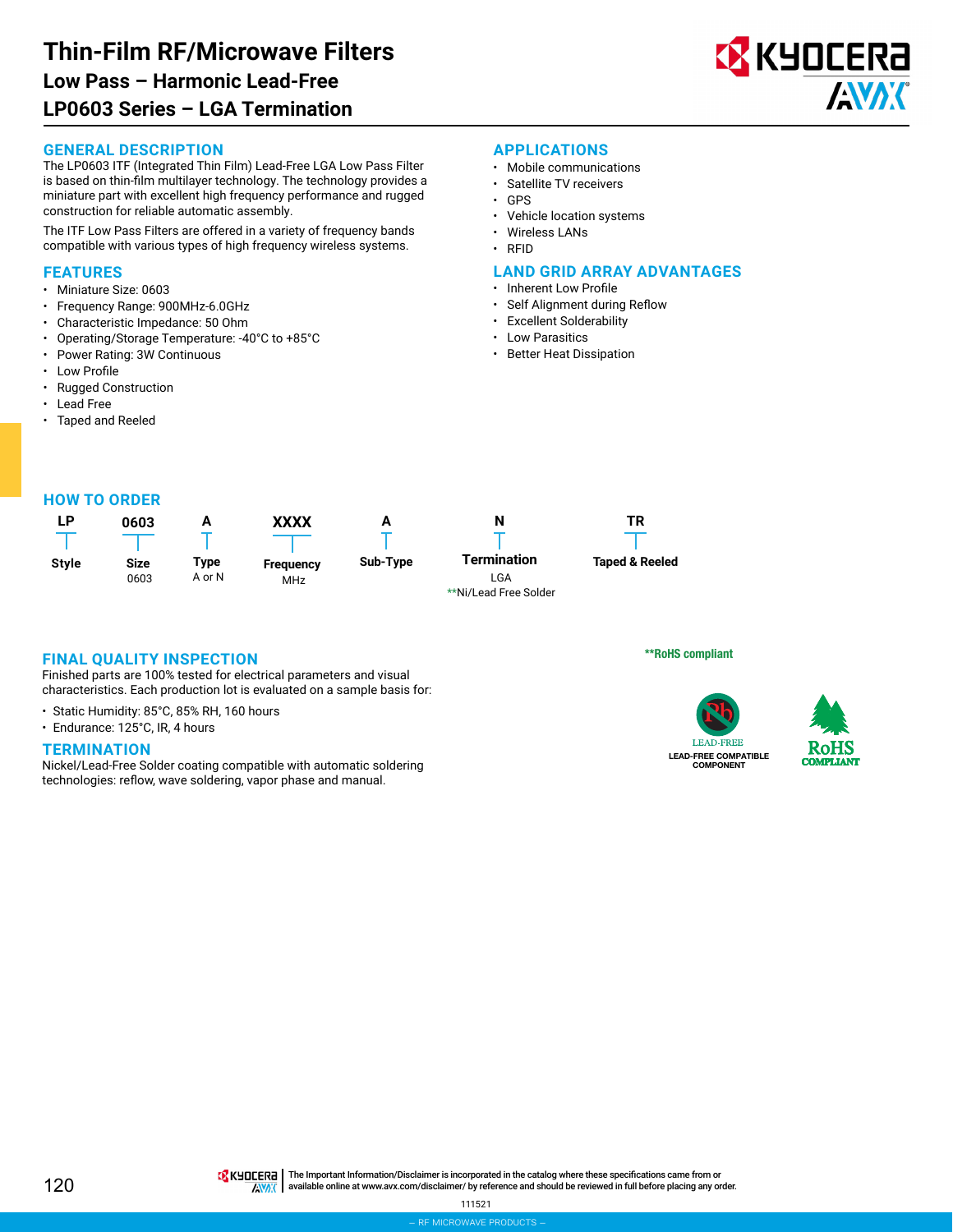# **Thin-Film RF/Microwave Filters LP0603 Series – LGA Termination Low Pass – Lead-Free**



**DIMENSIONS: millimeters (inches) (Bottom View)**



|   | $1.6 + 0.1$<br>$(0.063 \pm 0.004)$  | A | $0.25 + 0.05$<br>(0.010±0.002)         |
|---|-------------------------------------|---|----------------------------------------|
| W | $0.84 + 0.1$<br>$(0.033 \pm 0.004)$ | в | $0.20 \pm 0.05$<br>$(0.008 \pm 0.002)$ |
|   | $0.60 + 0.1$<br>$(0.024 \pm 0.004)$ | s | $0.05 + 0.05$<br>$(0.002 \pm 0.002)$   |

## **TERMINALS AND ORIENTATION IN TAPE (TOP VIEW)**



## **RECOMMENDED PAD LAYOUT (MM)**



## **ELECTRICAL CHARACTERISTICS**

## **(Guaranteed over –40°C to +85°C Operating Temperature Range)**

| P/N             | <b>Frequency Band</b><br>[MHz] | I. Loss<br>[dB]                   | <b>VSWR max</b><br>[dB] | <b>Attentuation typ.</b><br>[dB] |
|-----------------|--------------------------------|-----------------------------------|-------------------------|----------------------------------|
| LP0603A0902ANTR | 890-915                        | $0.35$ typ<br>$(0.5 \text{ max})$ | 1.4                     | 25 @ 2xF0<br>14 @ 3xF0           |
| LP0603A0947ANTR | 935-960                        | $0.35$ typ<br>$(0.5 \text{ max})$ | 1.4                     | 25 @ 2xF0<br>17 @ 3xF0           |
| LP0603A1747ANTR | 1710-1785                      | $0.3$ typ<br>$(0.5 \text{ max})$  | 1.4                     | 25 @ 2xF0<br>17 @ 3xF0           |
| LP0603A1842ANTR | 1805-1880                      | $0.3$ typ<br>$(0.5 \text{ max})$  | 1.4                     | 27 @ 2xF0<br>15 @ 3xF0           |
| LP0603A1880ANTR | 1840-1920                      | $0.3$ typ<br>$(0.5 \text{ max})$  | 1.4                     | 25 @ 2xF0<br>17 @ 3xF0           |
| LP0603A1950ANTR | 1920-1980                      | $0.3$ typ<br>$(0.5 \text{ max})$  | 1.4                     | 27 @ 2xF0<br>15 @ 3xF0           |
| LP0603A2140ANTR | 2110-2170                      | $0.3$ typ<br>$(0.5 \text{ max})$  | 1.4                     | 27 @ 2xF0<br>17 @ 3xF0           |
| LP0603A2442ANTR | 2412-2472                      | $0.3$ typ<br>$(0.5 \text{ max})$  | 1.4                     | 25 @ 2xF0<br>17 @ 3xF0           |
| LP0603N3500ANTR | 3400-3600                      | $-0.3$ typ.<br>$-0.5$ max.        | 1.4                     | 30 @ 2xF0<br>20 @ 3xF0           |
| LP0603N4500ANTR | 4400-4600                      | $-0.3$ typ.<br>$-0.5$ max.        | 1.4                     | 30 @ 2xF0<br>20 @ 3xF0           |
| LP0603N5200ANTR | 5050-5350                      | $-0.2$ typ.<br>$-0.5$ max.        | 1.4                     | 30 @ 2xF0<br>20 @ 3xF0           |
| LP0603N5500ANTR | 5350-5650                      | $-0.2$ typ.<br>$-0.5$ max.        | 1.4                     | 30 @ 2xF0<br>20 @ 3xF0           |
| LP0603N6000ANTR | 5900-6100                      | $-0.3$ typ.<br>$-0.5$ max.        | 1.4                     | 30 @ 2xF0<br>20 @ 3xF0           |

NOTE: Additional Frequencies Available Upon Request

THE IMPORTANT IN The Important Information/Disclaimer is incorporated in the catalog where these specifications came from or AVAX available online at [www.avx.com/disclaimer/](http://www.avx.com/disclaimer/) by reference and should be reviewed in full before placing any order.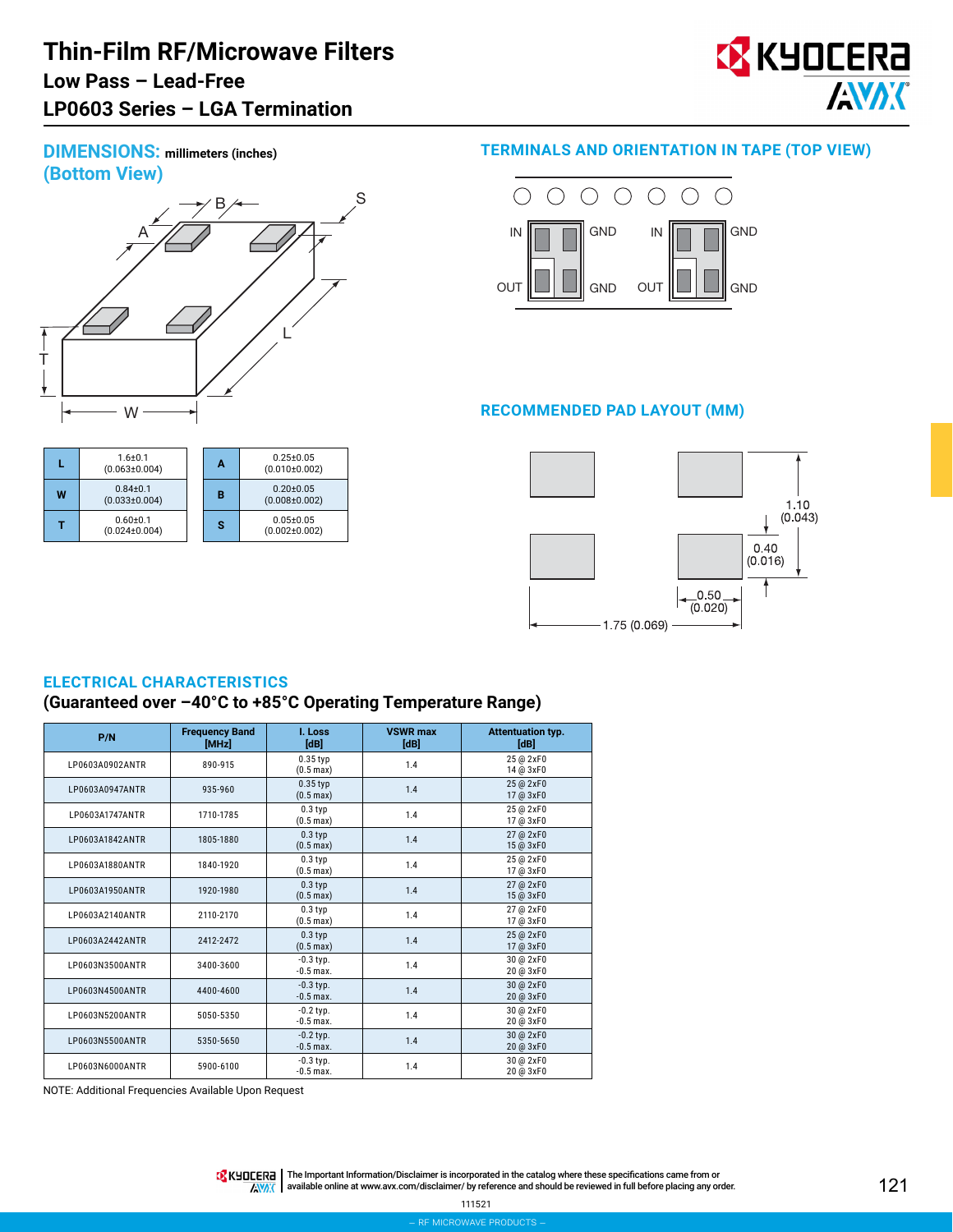

**LP0603A0902ANTR**





**LP0603A1747ANTR** -50 -38 -25 -13  $\pmb{0}$ 0 0.50 1.00 1.50 2.00 2.50 3.00 3.50 4.00 4.50 5.00 5.50 6.00 6.50 7.00 7.50 8.00 8.50 9.00 S21 S11  $(dB)$ Frequency (GHz)  $2F<sub>0</sub>$  $F<sub>0</sub>$  $3F$ 

**LP0603A1842ANTR**





**LP0603A1950ANTR**



The Important Information/Disclaimer is incorporated in the catalog where these specifications came from or available online at [www.avx.com/disclaimer/](http://www.avx.com/disclaimer/) by reference and should be reviewed in full before placing any order.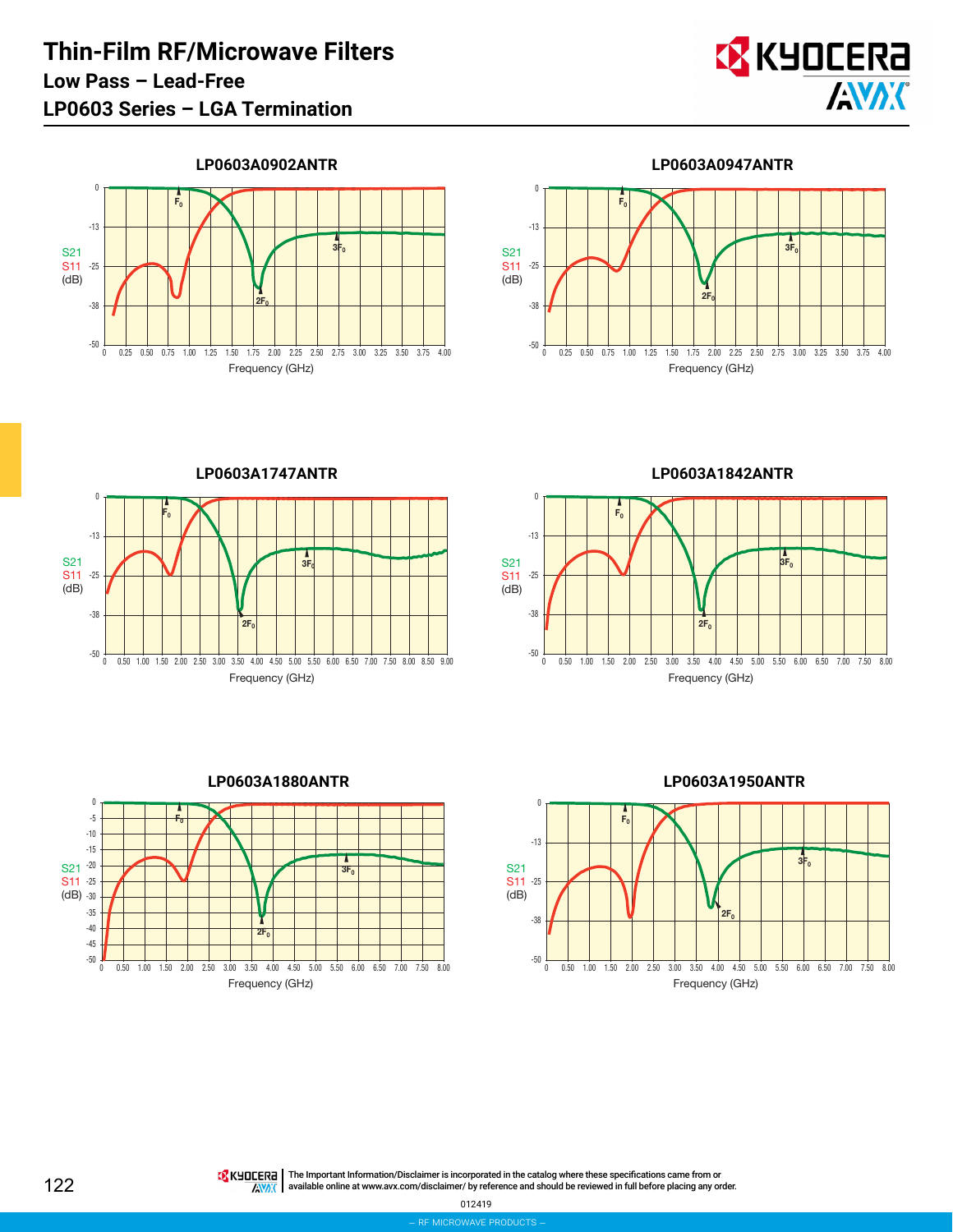

**LP0603A2140ANTR**



**LP0603N3500ANTR**







**LP0603N4500ANTR**









THE IMPORTATION The Important Information/Disclaimer is incorporated in the catalog where these specifications came from or **ANAK** available online at [www.avx.com/disclaimer/](http://www.avx.com/disclaimer/) by reference and should be reviewed in full before placing any order.

111521